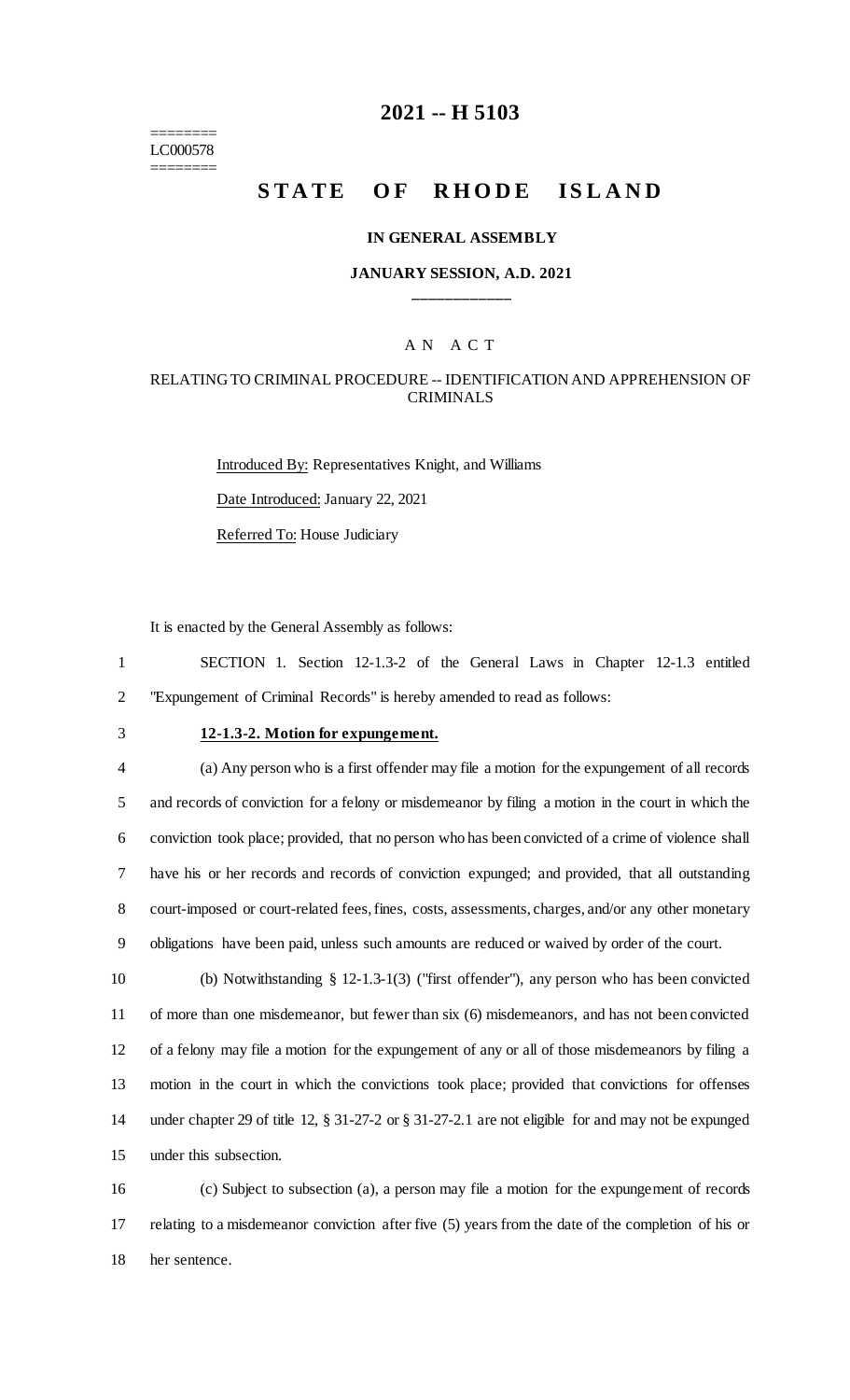(d) Subject to subsection (a), a person may file a motion for the expungement of records relating to a felony conviction after ten (10) years from the date of the completion of his or her sentence.

 (e) Subject to § 12-19-19(c), and without regard to subsections (a) through (c) of this section, a person may file a motion for the expungement of records relating to a deferred sentence upon its completion, after which the court will hold a hearing on the motion.

- (f) Subject to subsection (b) of this section, a person may file a motion for the expungement of records relating to misdemeanor convictions after ten (10) years from the date of the completion of their last sentence.
- (g) Notwithstanding the provisions of subsections (a) through (f) of this section, a person may file a motion for the expungement of records related to an offense that has been decriminalized 12 subsequent to the date of their conviction, after which after the date of the person's conviction for said offense, including any misdemeanor or felony conviction for possession of marijuana. Upon the filing of said motion, the court will hold a hearing on the motion in the court in which the original conviction took place.
- SECTION 2. This act shall take effect upon passage.

======== LC000578 ========